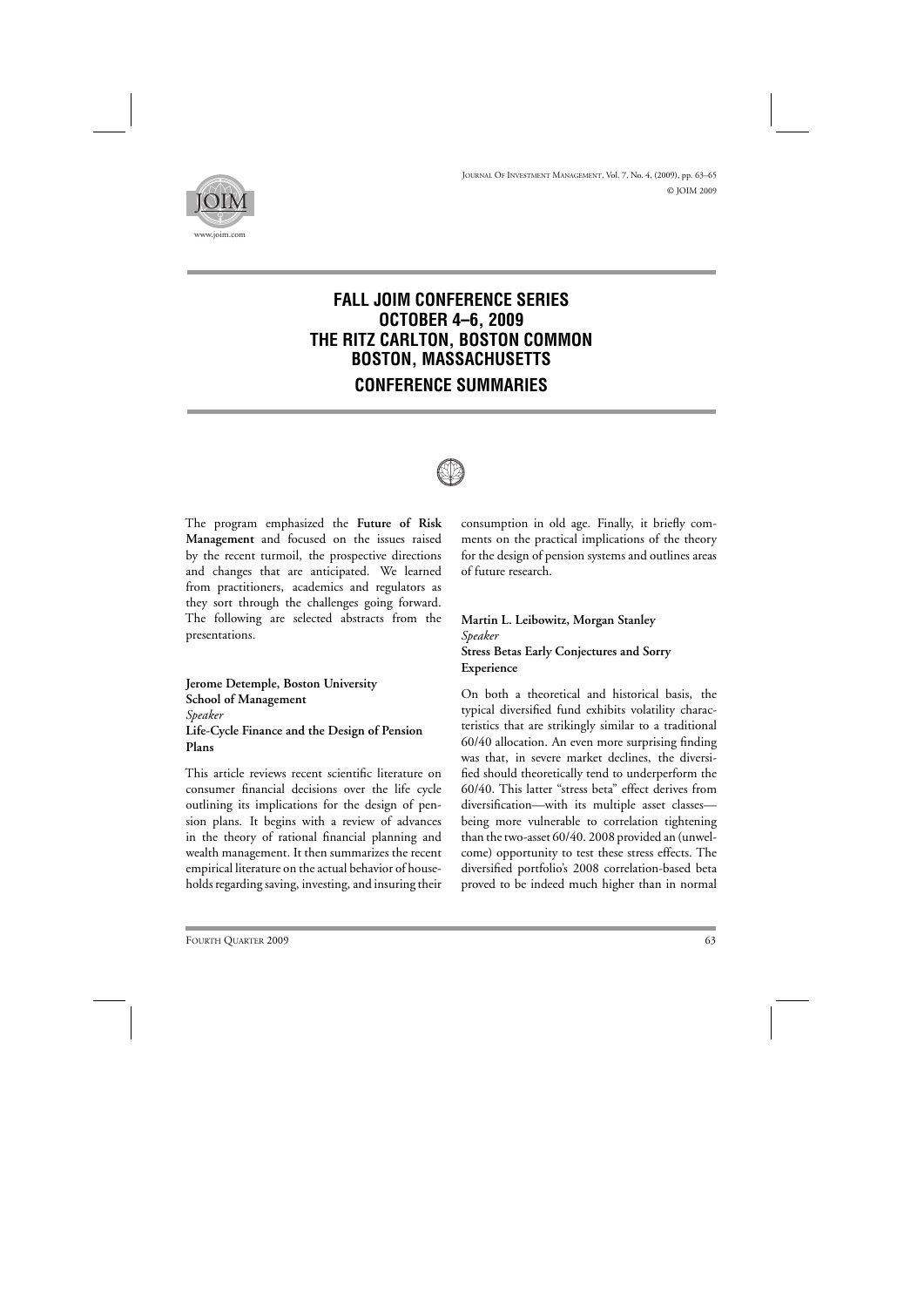times. Moreover, 2008 has proved to be the first period where diversified portfolios performed materially worse than the 60/40's. Thus, the typical model of institutional diversification should be viewed not as reducing risk in the short-term, but rather as a source of longer-term benefits in the form of greater return accumulation and wider divergence of outcomes.

### **Andrew W. Lo, MIT Sloan School of Management** *Speaker* **Systemic Risk and the Refinancing Ratchet Effect**

The confluence of three trends in the U.S. residential housing market rising home prices, declining interest rates, and near-frictionless refinancing opportunities led to vastly increased systemic risk in the financial system. Individually, each of these trends is benign, but when they occur simultaneously, as they did over the past decade, they impose an unintentional synchronization of homeowner leverage. This synchronization, coupled with the indivisibility of residential real estate that prevents homeowners from deleveraging when property values decline and homeowner equity deteriorates, conspire to create a "ratchet" effect in which homeowner leverage is maintained or increased during good times without the ability to decrease leverage during bad times. If refinancingfacilitated homeowner-equity extraction is sufficiently widespread as it was during the years leading up to the peak of the U.S. residential real estate market the inadvertent coordination of leverage during a market rise implies higher correlation of defaults during a market drop. To measure the systemic impact of this ratchet effect, we simulate the U.S. housing market with and without equity extractions, and estimate the losses absorbed by mortgage lenders by valuing the embedded putoption in non-recourse mortgages. Our simulations generate loss estimates of \$1.5 trillion from June 2006 to December 2008 under historical market

conditions, compared to simulated losses of \$280 billion in the absence of equity extractions.

#### **Ananth Madhavan, Barclays Global Investors** *Speaker* **The Dynamics of Leveraged and Inverse Exchange-Traded Funds**

Leveraged and inverse Exchange-Traded Funds (ETFs) have attracted significant assets lately. Unlike traditional ETFs, these funds have "leverage" explicitly embedded as part of their product design. While these funds are primarily used by short-term traders and hedge funds, they are gaining popularity with individual investors placing leveraged bets or hedging their portfolios. The structure of these funds, however, creates both intended and unintended characteristics not seen in traditional ETFs. This paper provides a unified framework to better understand the underlying dynamics of leveraged and inverse ETFs, their impact on market volatility and liquidity, unusual features of their product design, and questions of investor suitability.

#### **Hong Yan, Moore School of Business at the University of South Carolina** *Speaker* **Financial Distress and the Cross Section of**

**Equity Returns** In this paper, we provide a new perspective for

understanding cross-sectional properties of equity returns. We explicitly introduce financial leverage in a simple equity valuation model and consider potential shareholder recovery upon the resolution of financial distress. Our model demonstrates the amplifying effect of leverage on the book-to-market effect and generates two novel predictions about the cross section of equity returns: (i) the value premium is hump-shaped with respect to default probability, and (ii) momentum profits are concentrated among high credit-risk firms with significant expected shareholder recovery upon financial distress. These results are robust in a more general